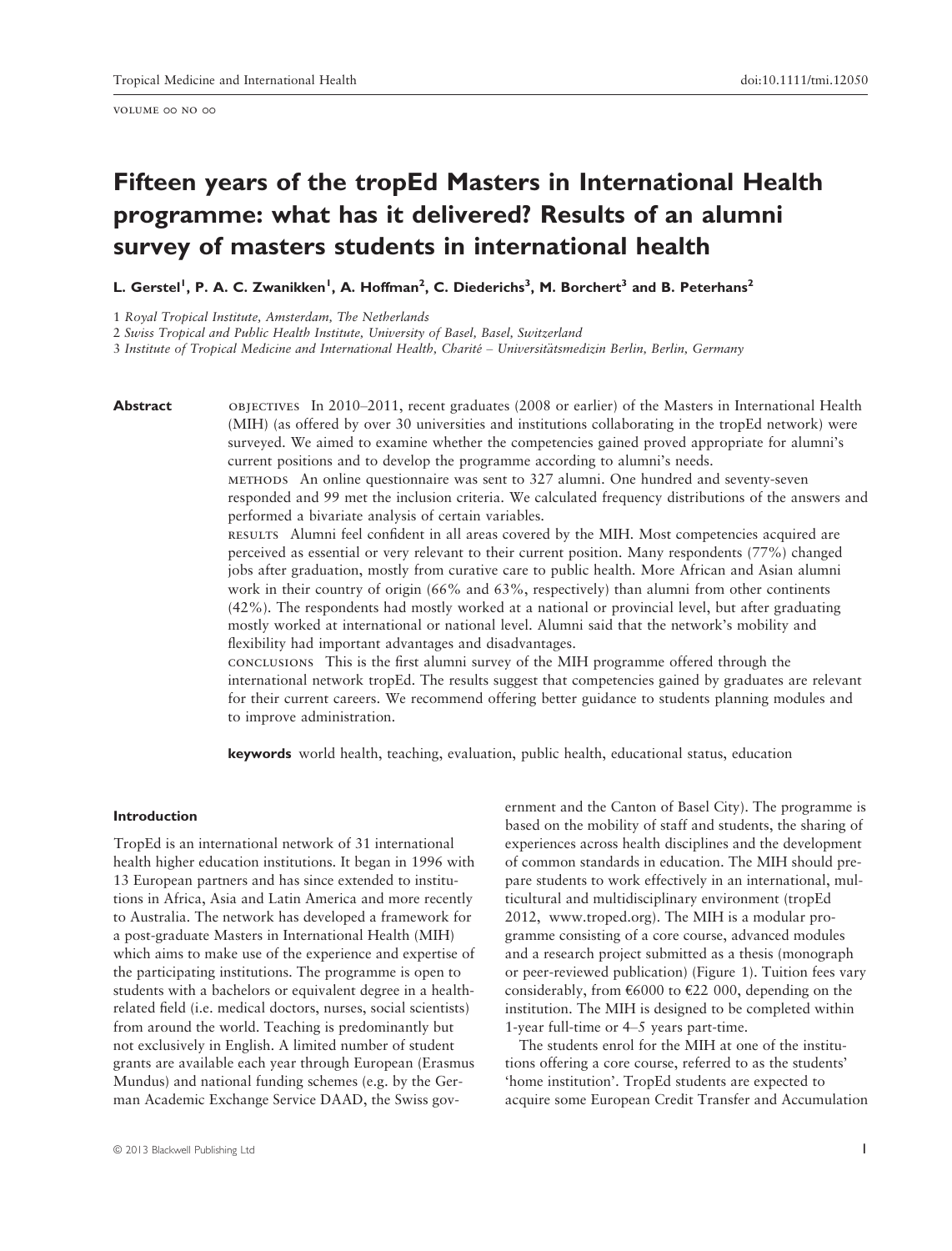

Figure 1 Schematic view of the tropEd Master in International Health programme with three examples of possible study programmes. These programmes need to be agreed with the Course Coordinator of the home institution and must be aligned with the intended learning objectives.

System (ECTS) credits through advanced modules at a tropEd institution outside the country of their home institution. The thesis component can be completed at their home institution or at another tropEd institution. The MIH degree is always awarded by the home institution. In addition to their MIH degree, students receive the tropEd recognition if they comply with the following criteria:

- A minimum of 2 years of professional work experience before graduation from the MIH programme, of which at least 1 year was spent in a low- and/or middle-income country/society;
- At least 10 ECTS credits earned through advanced modules accredited by tropEd, outside the country of their home institution; and
- Completion of studies within 5 years.

Although individual tropEd home institutions have evaluated the MIH programme for their own students, no network-wide alumni survey had been performed since the start of the programme 15 years ago. A literature search found several studies reporting how well Uni-

Vietnamese (Le et al. 2007) Masters programmes in Public Health and a UK Masters Programme in Global Health (Plugge & Cole 2011) meet the needs of their alumni, but no study reported on a MIH or on a Masters programme offered by a network of institutions of higher education. We therefore surveyed alumni of different home institutions to examine whether the competencies gained from the programme have proved to be appropriate for the alumni's current work situation; to further develop the tropEd MIH programme according to the needs expressed by the alumni; and to offer comparable programmes a format to evaluate their Masters.

ted States (Davis et al. 2003; Petersen et al. 2005) and

# Methods

An anonymous online questionnaire was designed with 29 items asking about demographics, educational background, current and previous work situation, confidence in and relevance of the competencies gained by the MIH and perceived strengths and weaknesses of the programme. The questionnaire was based on alumni surveys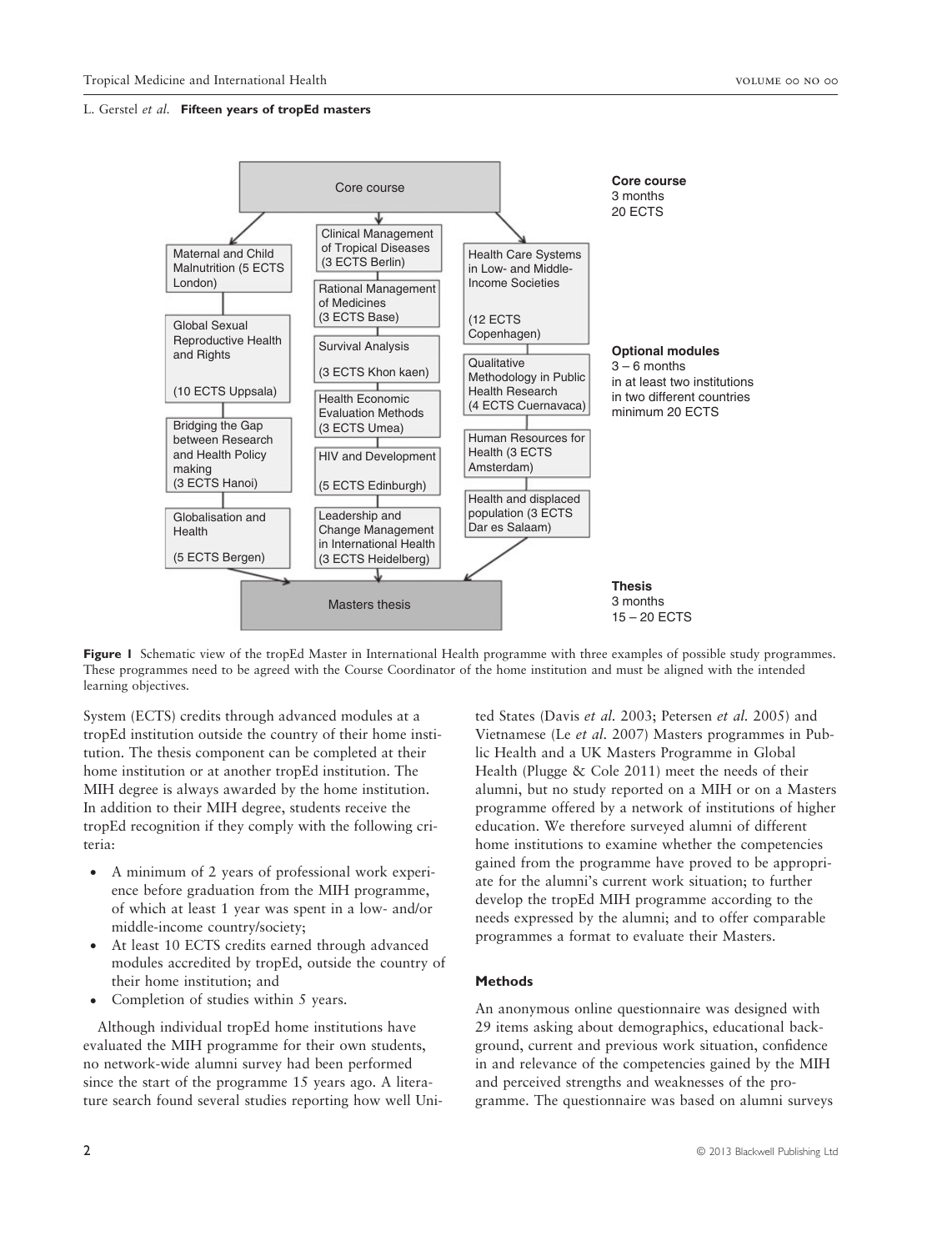from the network's member institutions and was discussed during the quality assurance committee meeting and finally approved by a tropEd General Assembly meeting. The survey targeted alumni who had finished the MIH programme at least 2 years earlier, to allow time for students to use their newly acquired competencies and to find a new position after completing the programme. Initially, we intended to complement the alumni survey by an employer survey, but we did not reach an acceptable response rate in employers.

Each home institution made the survey available via free online tools (www.surveymonkey.com and www.quicksurveys.com) and advertised it to their MIH alumni between April 2010 and February 2011. The answers from all institutions were combined and analysed using Microsoft Excel 2010 and Epi Info 7 (CDC, Atlanta). Only respondents who reportedly had obtained tropEd recognition were included. Other respondents were excluded as they did not sufficiently use the mobility of the network, took longer than 5 year or had less work experience than students with tropEd recognition. Answers to open questions were coded and transformed into categorical variables. We performed a descriptive analysis with frequency distributions of categorical answers to multiple-choice questions. We also performed a bivariate analysis for the variables gender, parttime/full-time student, professional background MD yes/ no, year start MIH programme and age, cross-tabulated against the following: working outside the region of origin, promotion, increased responsibilities, mobility scheme of the MIH and costs as a weakness of the programme.

#### Results

## Response rate

Three of seven home institutions participated in the survey: The Royal Tropical Institute (KIT) in Amsterdam, The Institute of Tropical Medicine and International Health (ITMIH) in Berlin and the Swiss Tropical & Public Health Institute (SwissTPH) in Basel. The main reasons that other home institutions did not participate were a lack of staff and time. Also some institutions had joined the network only recently, so very few of their graduates had finished more than 2 years ago. 327 alumni were invited to participate, of whom 177 (54%) responded. Of these, 99 indicated that they had obtained tropEd recognition. All data presented below refer to these 99 alumni.

#### Demographics of respondents

Respondents started their MIH between 1996 and 2008 and had Berlin  $(N = 63)$ , Basel (26) and Amsterdam (10)

| VOLUME 00 NO 00 |  |  |  |
|-----------------|--|--|--|
|-----------------|--|--|--|

| Characteristics                         | Respondents |
|-----------------------------------------|-------------|
| Part-time study                         | .50%        |
| Average duration study                  | 3.7 years   |
| Fully self-funded                       | 40%         |
| Women                                   | .50%        |
| Age group at start of study 26–35 years | 67%         |
| Region of origin                        |             |
| Europe                                  | 43%         |
| Asia                                    | 32%         |
| Africa                                  | 17%         |
| Latin America                           | .5%         |
| North America                           | 3%          |

Table 1 Characteristics of respondents to tropEd alumni

questionnaire 2010–2011,  $N = 99$ 

as their home institution. Most (72) students started between 2003 and 2007 and had a professional background in medicine (61%), nursing/midwifery (9%), social science (5%), dentistry (3%), pharmacy (3%) or other professions (19%). Alumni originated from 40 dif-

Data are comparable to the characteristics of current tropEd MIH students, who may or may not gain tropEd recognition, except for continent of origin: today 60% of current tropEd students are from Europe, 16% from Africa and 17% from Asia.

ferent countries in five continents (see Table 1).

## Relevance of tropEd Masters in International Health

Alumni were asked to indicate the three main reasons they pursued a tropEd MIH. The most frequent answers were to improve their professional competency, develop a career in international health or validate their own experience (Figure 2). Other answers were desire to earn a higher salary, a superior recommended the MIH, won a scholarship and the option to study part-time.

Most respondents (77%) changed jobs after graduation, and 46% are currently working outside their country of origin. More alumni from Africa (66%) and Asia (63%) work in their country of origin (than alumni from other continents (43%). Before taking the tropEd Masters respondents mostly worked at national or provincial level (27 each), whereas after graduation 49 were working at international level (Figure 3).

Most MIH alumni indicated that they worked in clinical care and general public health care before graduating, while after graduation they mostly worked in programme management, monitoring and evaluation, and education and research (Figure 4).

Most alumni reported that their functions and tasks after graduation represented an increase in responsibilities, management, co-ordination, research and training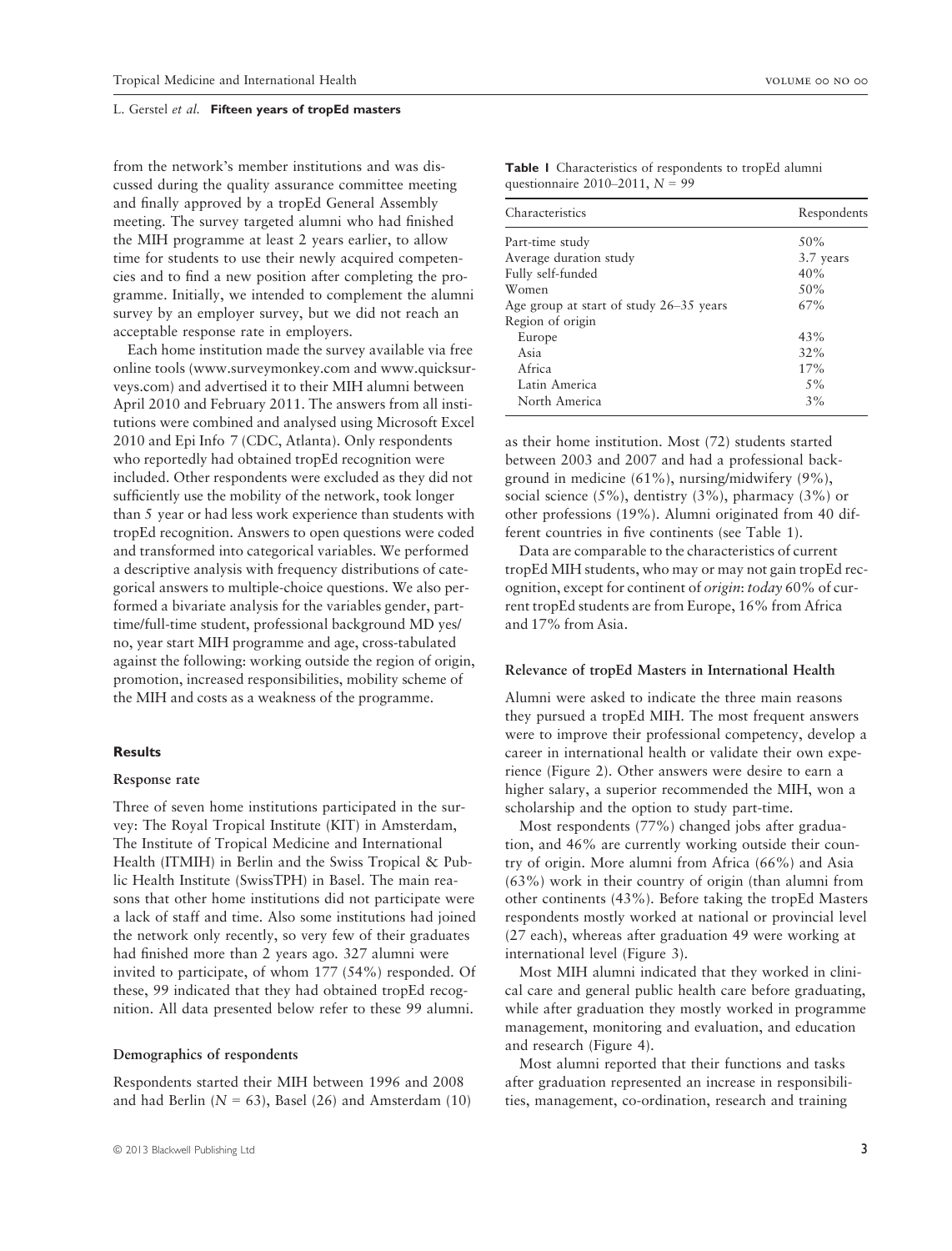

**Figure 2** Three main reasons for pursuing a tropEd Masters in International Health ( $n = 99$ ; non-exclusive).



Figure 3 Level of employment of alumni before and after the tropEd Masters in International Health ( $n = 99$ ).

and a decline in clinical work (Figure 5). Salaries increased for 57% and decreased for 9%.

Alumni still felt confident in all areas covered by the MIH. Alumni are least confident in identifying the influence of globalisation on population health and in formulating responses to complex international issues (Figure 6), and indicate that these competencies are the least relevant for their current work situation. Most competencies are perceived as essential or very relevant for their current position (Figure 7).

Nearly half of the alumni have published or are in the process of publishing. After completing their MIH 30% of alumni pursued further studies, with 25% either preparing for, currently studying for or having completed a PhD.

The bivariate analyses showed no significant associations except for gender and mobility. Mobility-related issues were mentioned as one of the top three strengths of the programme by 34 alumni (17 men and 17 women). One man and eight women alumni mentioned mobility as one of the top three weaknesses of the programme (risk ratio 8.1; 95% confidence interval (1.1–62.8).

# Strengths and weaknesses of the tropEd Masters in International Health

The flexibility in timing and the offer of a broad range of optional modules were revealed to be major strengths, followed by the diversity of participants, the opportunities for networking and sharing of experiences. The mobility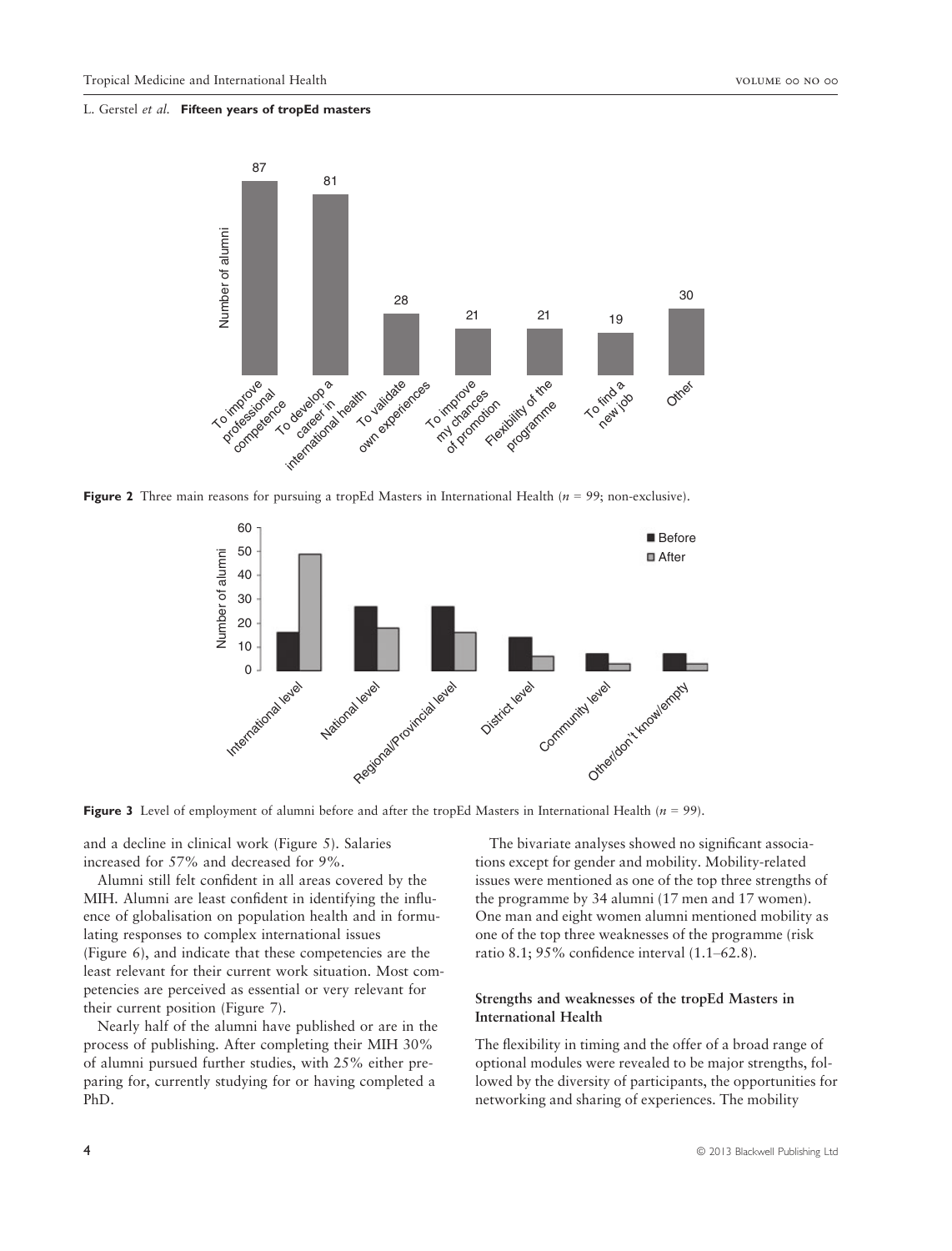

Figure 4 Alumni's reported three main areas of work before and after the tropEd Masters in International Health ( $n = 99$ ; non-exclusive).



**Figure 5** Alumni's reported change in functions/roles after completing the tropEd Masters in International Health ( $n = 99$ ).

options allowed alumni to experience different approaches to international health and to benefit from the expertise of different institutions. The chance to live and study in different cultures and the general international nature of the course were both valued. Alumni appreciated the mix of theory and practice. Lectures were mostly perceived as being of high quality, and lecturers were considered to have relevant field experience. Interactive teaching, group assignments and interdisciplinary approaches were seen as the greatest strengths of the teaching methods.

The costs of the MIH programme including the course fees, subsistence and travel costs were perceived as high. Fees differ considerably between modules, so some students chose not the most suitable modules, but the most affordable ones. Travel may involve culture shock and the hassle of finding accommodation, arranging a visa, etc. The mobility aspect, compulsory for tropEd recognition but not required in all home institutions for the MIH, makes it harder to build sustainable professional and social relationships.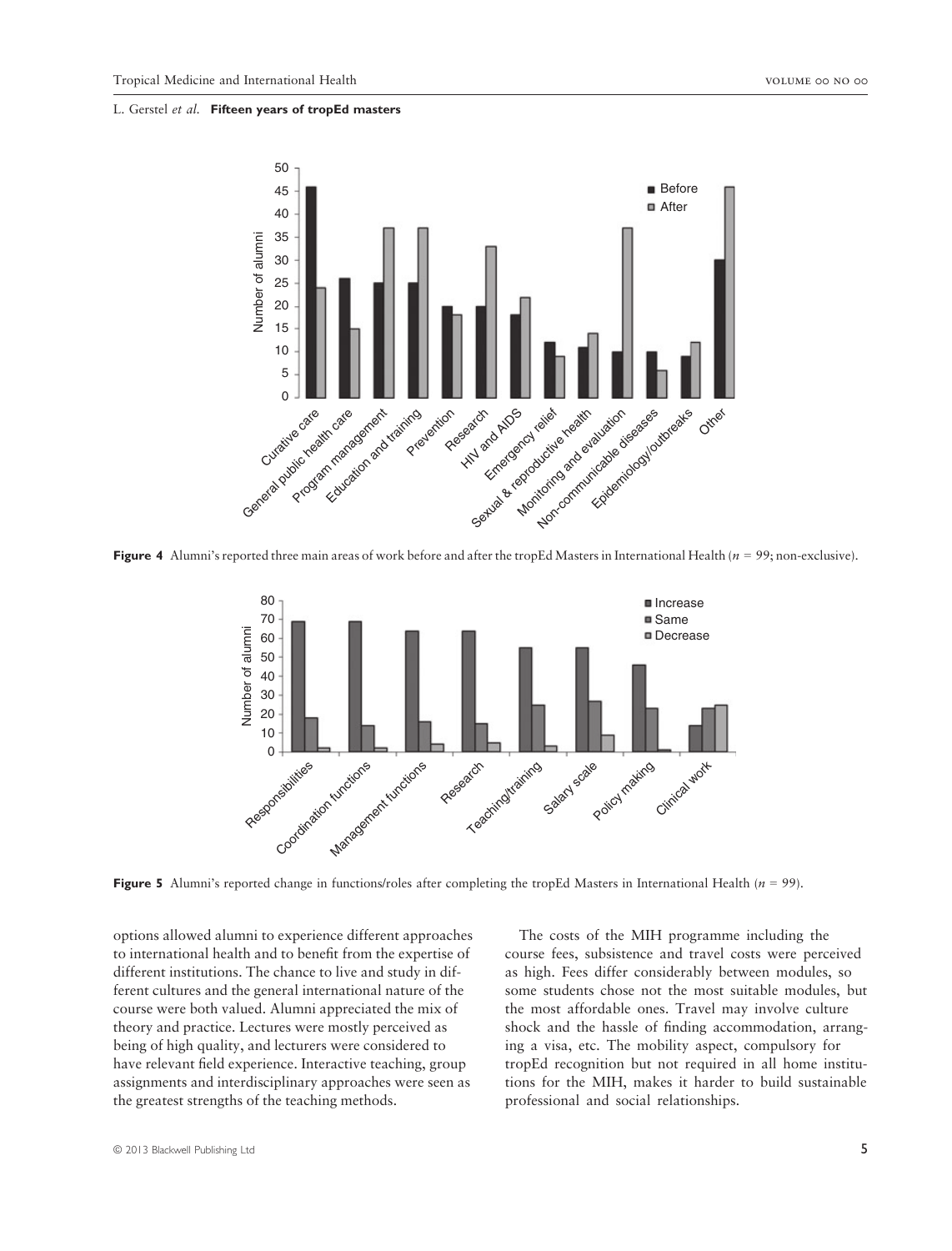

**Figure 6** Alumni's reported confidence in Masters in International Health competencies ( $n = 99$ ).



**Figure 7** Alumni's reported relevance of competencies for current work ( $n = 99$ ).

Administrative procedures differ between institutions, which can be confusing. Registration and the issuing of grade reports, transcripts and diplomas can take a long time. The MIH programme is flexible, and students are required to propose a study plan for their advanced modules and a thesis subject to the MIH coordinator in their home institution. Alumni felt that it was not easy to create such a study programme because of the large number of modules to choose from, currently over 150, and felt more guidance is needed. The lack of one consistent grading system in all institutions was reported as another weakness. ECTS grades are used officially everywhere, but not always as relative grades, as they are intended, and students still feel there are major differences between

the ways assignments are marked in different institutions. The tropEd website was criticised for making it difficult to search for advanced modules, for example, of a certain topic. Alumni suggested that the tropEd network increases its public relation efforts, because they feel the MIH is still not as well recognised as a Masters in Public Health (MPH).

# **Discussion**

# Limitations

Respondents cannot be regarded as representative of all past MIH students who finished their degree at one of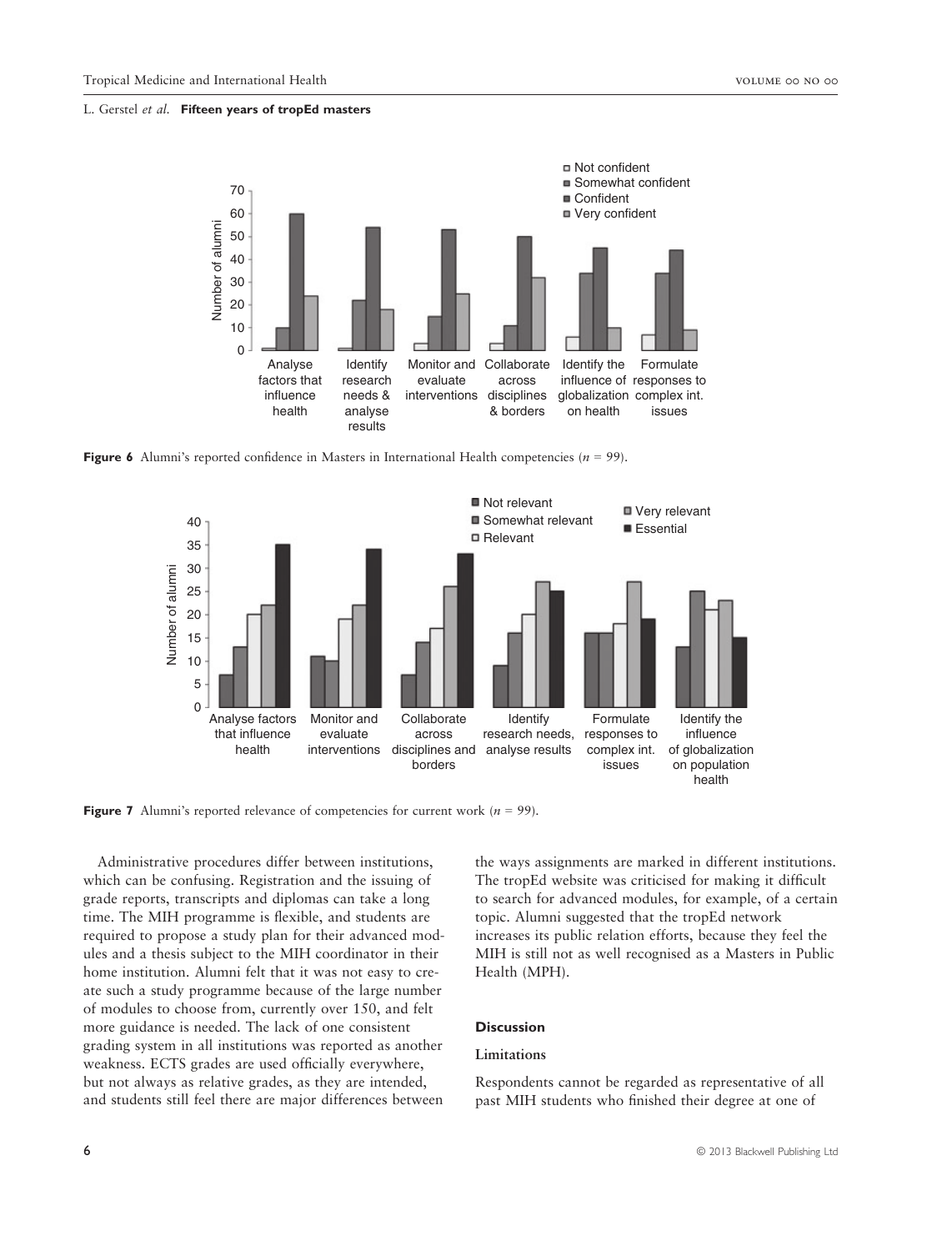the TropEd institutions, as only those who gained tropEd recognition are included. Respondents therefore have used more mobility than the average MIH student. Students from Basel, Berlin and Amsterdam may have different experiences in the network than students from other home institutions, as the core course, thesis process and type and level of guidance may differ. Many part-time students who started after 2005 were not included in the survey, as they may not have finished their Masters more than 2 years before the survey. The tropEd MIH Programme has evolved during the past 15 years, but the survey results will reflect the situation as it was several years ago, and recent changes will not be reflected in the results.

Respondents were only asked about their current confidence in competencies, so this study does not allow comparing this to their level of competencies prior to their study. Current confidence depends not only on confidence at graduation but also on the use of competencies since graduation.

Although students were not asked about specific personal identifiers, and results were analysed anonymously, in some instances the country of origin would have made it possible to identify the student. Therefore, students may have given socially desirable answers, especially to questions about the programme's strengths and weaknesses, to keep good relationships with the network. As most questions did not ask for sensitive information, we feel that most results will not be affected by this potential bias. As for the gender difference regarding mobility, this result has to be interpreted with caution. The answer was coded 'no' if mobility was not mentioned as a top three weakness, but mobility may have been considered a weakness by others as well, even if not ranked within the top three positions. Confounding may explain the association between gender and mobility to some extent.

## Discussion and conclusions

Alumni of the tropEd MIH changed jobs, have increased responsibilities, moved into more international settings and work more often in programme management, monitoring and evaluation, education and training and research than before embarking on their Masters training. Although this suggests that the MIH programme is highly beneficial to its alumni, this study does not allow us to attribute with certainty these changes to the MIH programme alone. Changes in careers might have happened regardless of the MIH just by gaining seniority. The observed career changes may not be specific to the tropEd MIH, as any MPH programme might have had the same effect. However, the reported relevance of the competen-

cies gained through the MIH for the alumni's current work suggests that the tropEd MIH has contributed to the career changes. Moving away from curative care to public health is not considered a natural development in the career of health workers and might be the result of the Masters Programme. This is in line with a study of graduates of the MIH core course at the Swiss Tropical and Public Health Institute in Basel and the MPH for Developing Countries at the London School of Hygiene and Tropical Medicine (both carried out in 1998/1999) which shows that more than half of the graduates advanced or changed their career after the course, often from a curative to a public health context (Peterhans 1999). Another study of MPH graduates in Vietnam showed that many students reported being promoted after completing their Masters Programme (Le et al. 2007).

Alumni indicated that mobility in the network has important advantages and disadvantages: enrichment of the learning process on the one hand and financial and logistical challenges on the other. Visa issues remain a challenge, especially for citizens of countries outside the Schengen area. A tropEd course handbook with the administrative and logistical details of each institution is now available and is supposed to help students in organisational matters. The programme's flexibility has its pros and cons as well: it allows students to design their programme based on their background and future job aspirations, but they can easily get lost in the large number of modules on offer and the huge number of possible combinations; some of which are not allowed by the home institution. In Vietnam, lack of flexibility of the curriculum was seen as one of the weaknesses of the Masters of Public Health programme (Le et al. 2007). In order to profit from the tropEd programme's flexibility, students should have sufficient opportunity to discuss their options and choices with their student advisor in their home institution. In 2012, key words were added to the modules on the website, which will facilitate searching for modules by content. Based on the exit interviews conducted with graduates, we believe that in the past 5 years the tutoring system at the home institutions has improved and is now better equipped to help the students to select their advanced modules.

An important strength of the tropEd MIH according to the alumni is the interdisciplinary approach and diversity of participants. A study of an MPH programme in Alabama showed that the lack of an interdisciplinary approach was seen as a major weakness of the programme, limiting the ability of alumni to use the information and skills in professional practice (Petersen et al. 2005). We believe that the tropEd consortium is an excel-